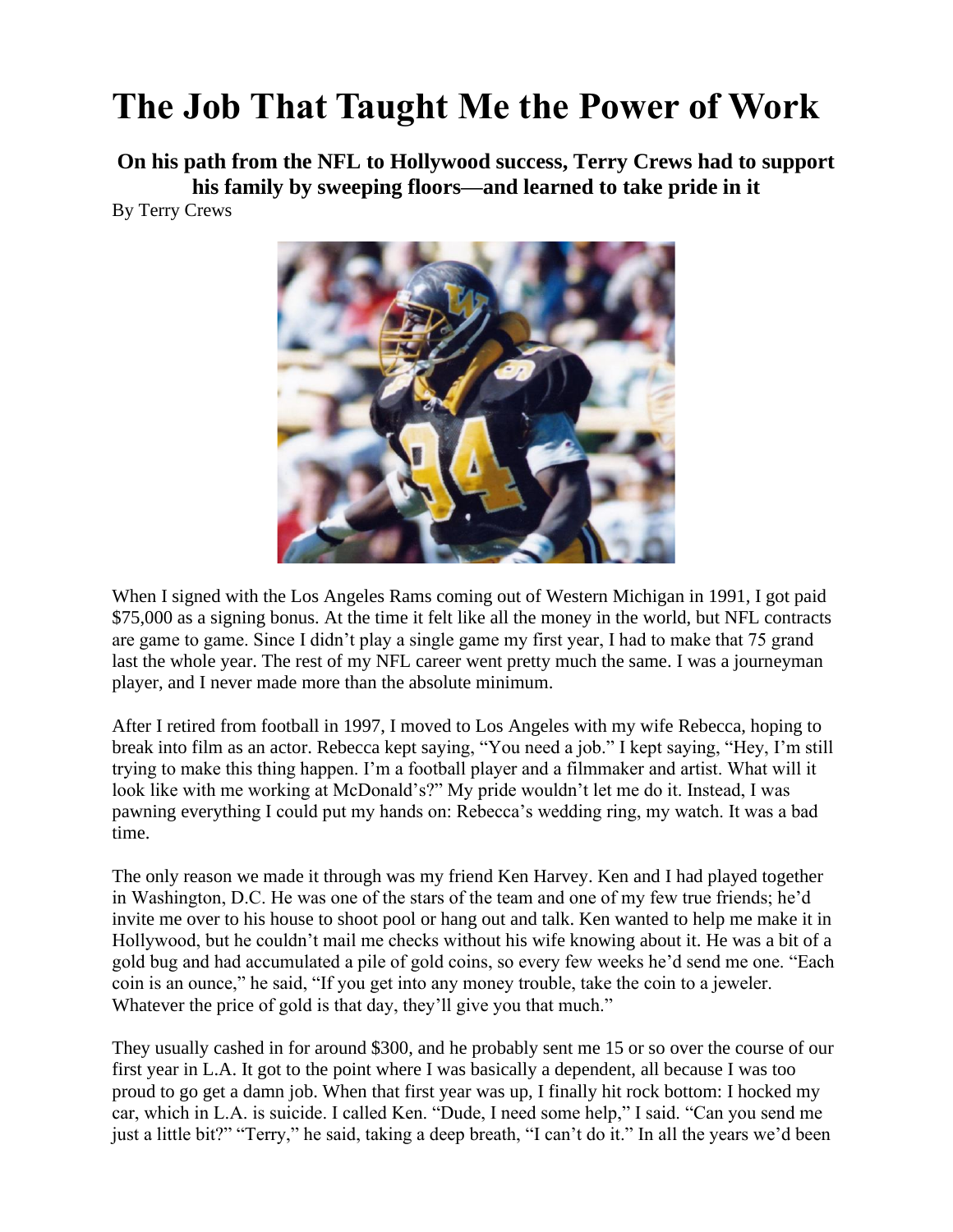friends, it was the first time he'd ever said no. I was stunned. I didn't know what to say. It was that horrible moment of shame where I realized I'd overstepped. "Why not?" I asked. "Hey, man, it's just…it's enough," he said. "I've given you all of the money I can."



Terry Crews as an actor today. Photo: Per Bernal

"Hey, I understand," I said. "No problem. I'll talk to you later." But what I said was not how I felt. In that moment, instead of being grateful for everything he'd done for me, I got mad. I have rarely been angrier at any human being than I was at that moment. The feeling lingered for only a few minutes, and then all of a sudden I realized, "Wait a minute. Why am I mad at the only person who's been trying to help me in the first place?"

The reason I was so angry was that I'd become entitled. It was the same mentality that had plagued so many of the people I knew growing up in Flint, Mich.: "He got some, how come I can't get some?" I was a grown man, but I was expecting him to take care of me. I'd become so dependent on that help that I hadn't learned how to do for myself.

At 5:00 a.m. the next day I went over to a place called Labor Ready, which I knew about because I'd driven by it a few times. It was an employment agency where you could show up and wait and get assigned to work an 8-hour gig somewhere. The vibe at Labor Ready was basically like a halfway house. Many of the workers had just come out of prison. There were homeless people and drug addicts, too, dirty and scratching themselves. That's when the realization hit me hard: I was no better than them.